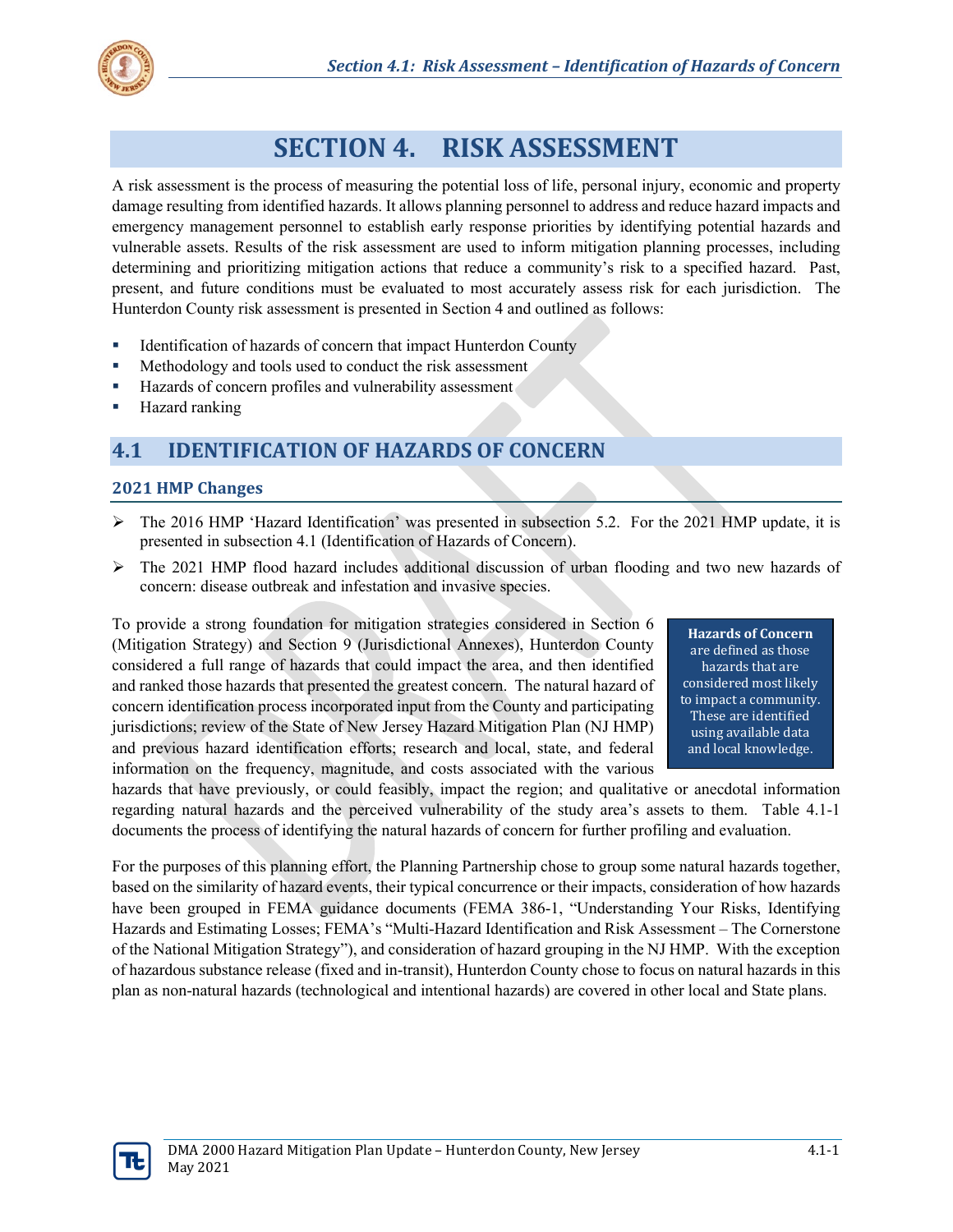

| <b>Hazard</b>          | Is this a<br>hazard that<br>may occur in<br><b>Hunterdon</b><br>County? | If yes, does this hazard<br>pose a significant<br>threat to the County? | Why was this determination made?                                                                                                                                                                                                                                                                                                                                                                                                                                                                                                                                                                                                                       | Source(s)                                                                                                                                             |
|------------------------|-------------------------------------------------------------------------|-------------------------------------------------------------------------|--------------------------------------------------------------------------------------------------------------------------------------------------------------------------------------------------------------------------------------------------------------------------------------------------------------------------------------------------------------------------------------------------------------------------------------------------------------------------------------------------------------------------------------------------------------------------------------------------------------------------------------------------------|-------------------------------------------------------------------------------------------------------------------------------------------------------|
| Avalanche              | No                                                                      | N <sub>o</sub>                                                          | • The NJ HMP does not identify avalanche as a hazard of concern for New Jersey.<br>• The topography and climate of Hunterdon County does not support the<br>occurrence of an avalanche event.<br>• New Jersey in general has a very low occurrence of avalanche events based on<br>statistics provided by the American Avalanche Association (AAA) between 1950<br>and 2014.                                                                                                                                                                                                                                                                           | $\bullet$ NJ HMP<br>• Review of NAC-AAA<br>database<br>• Steering and Planning<br>Committee Input                                                     |
| <b>Coastal Erosion</b> | N <sub>o</sub>                                                          | N <sub>o</sub>                                                          | • The NJ HMP identifies coastal erosion as a hazard of concern for New Jersey.<br>Counties bounded by coastal waters are most affected by coastal erosion.<br>• Hunterdon County is not bounded by coastal waters or located in the Coastal<br>Erosion Hazard Area (CEHA).                                                                                                                                                                                                                                                                                                                                                                             | $\bullet$ NJ HMP<br>$\bullet$ NOAA<br>• Steering and Planning<br>Committee Input                                                                      |
| <b>Coastal Storm</b>   | Yes                                                                     | Yes                                                                     | See Hurricane and Nor'Easter                                                                                                                                                                                                                                                                                                                                                                                                                                                                                                                                                                                                                           |                                                                                                                                                       |
| Dam Failure            | Yes                                                                     | Yes                                                                     | • The NJ HMP identifies dam failure as a hazard of concern for New Jersey.<br>• According to NJDEP, Hunterdon County has 10 high hazard dams, 8 significant<br>hazard dams, and 71 low hazard dams.                                                                                                                                                                                                                                                                                                                                                                                                                                                    | $\bullet$ NJ HMP<br>$\bullet$ NJ DEP<br>• Steering and Planning<br>Committee Input                                                                    |
| Disease Outbreak       | Yes                                                                     | Yes                                                                     | • The NJ HMP identifies pandemic as a hazard of concern for New Jersey.<br>• According to the NJ HMP, New Jersey's geographic and demographic<br>characteristics make it particularly vulnerable to importation and spread of<br>infectious diseases. All 21 counties in New Jersey have experienced the effects of<br>a pandemic or disease outbreak.<br>• Hunterdon County has been impacted by mosquito and tick-borne diseases, food-<br>borne illness and most recently the COVID-19 pandemic.<br>• Hunterdon County was part of a statewide emergency declaration for West Nile<br>Virus in 2000 (EM-3156) and the DR-4488/EM-3451 for COVID-19. | $\bullet$ NJ HMP<br>$\bullet$ FEMA<br>• Steering and Planning<br>Committee Input                                                                      |
| Drought                | Yes                                                                     | Yes                                                                     | • The NJ HMP identifies drought as a hazard of concern for New Jersey.<br>• The drought hazard is a concern for Hunterdon County because the County's<br>water is supplied by both surface water and groundwater. Surface water supplies<br>are affected more quickly during droughts than groundwater sources.<br>• The USDA has declared disasters for Hunterdon County in 2015 (excessive heat<br>and drought).                                                                                                                                                                                                                                     | $\bullet$ NJ HMP<br>$\bullet$ USGS<br>$\bullet$ NRCC<br>$\bullet$ NOAA<br>• NOAA-NCEI Storm<br>Database<br>• Steering and Planning<br>Committee Input |

#### **Table 4.1-1. Identification of Natural Hazards of Concern for Hunterdon County**

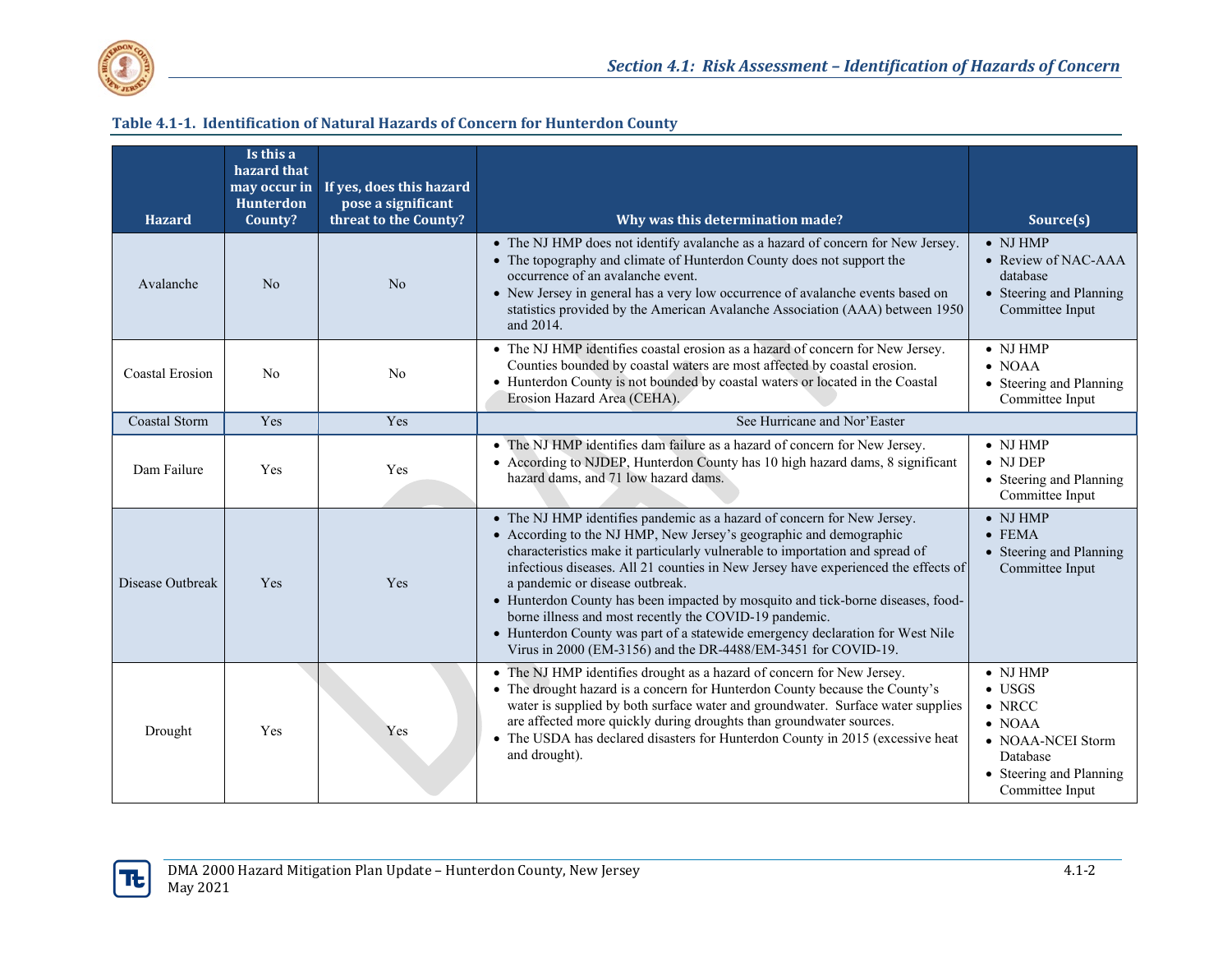

| <b>Hazard</b>                                                                   | Is this a<br>hazard that<br>may occur in<br>Hunterdon<br>County? | If yes, does this hazard<br>pose a significant<br>threat to the County?                                                                                                                                                                                                                                       | Why was this determination made?                                                                                                                                                                                                                                                                                                                                                                                                                                                                                                                                                                                                                                                                                                                  | Source(s)                                                                                                                       |
|---------------------------------------------------------------------------------|------------------------------------------------------------------|---------------------------------------------------------------------------------------------------------------------------------------------------------------------------------------------------------------------------------------------------------------------------------------------------------------|---------------------------------------------------------------------------------------------------------------------------------------------------------------------------------------------------------------------------------------------------------------------------------------------------------------------------------------------------------------------------------------------------------------------------------------------------------------------------------------------------------------------------------------------------------------------------------------------------------------------------------------------------------------------------------------------------------------------------------------------------|---------------------------------------------------------------------------------------------------------------------------------|
| Earthquake                                                                      | Yes                                                              | Yes                                                                                                                                                                                                                                                                                                           | • The NJ HMP identifies earthquake as a hazard of concern for New Jersey.<br>Although they are known to occur on a regular basis, records indicate that no<br>major earthquakes have struck the state since the establishment of historical<br>record-keeping (1500's).<br>• Hunterdon County is located in the Piedmont Physiographic Provinces and near<br>the Ramapo Fault line.<br>• Since 2015, there have been two earthquakes felt in Hunterdon County. The<br>November 2017 earthquake had a magnitude of 1.7 with the epi-center located in<br>the Borough of Frenchtown.                                                                                                                                                                | $\bullet$ NJ HMP<br>$\bullet$ NJDEP<br>$\bullet$ NJGS<br>• Steering and Planning<br>Committee Input                             |
| <b>Expansive Soils</b>                                                          | Yes                                                              | N <sub>o</sub>                                                                                                                                                                                                                                                                                                | • The NJ HMP does not identify expansive soils as a hazard of concern for New<br>Jersey.<br>• Soils that expand (swell) as they become wet and contract (shrink) as they dry<br>are called expansive soils. This change can cause the ground to move up and<br>down several inches during a cycle of wetting and drying. Expansive soils that<br>are predominately clay minerals have the ability to absorb water.<br>• According to the USGS 1989 Swelling Clays Map of the Conterminous United<br>States, Hunterdon County soils have slight to moderate swelling potential. Based<br>on the soil type and no history of expansive soil incidence occurring in the<br>County, expansive soils are not a hazard of concern for Hunterdon County. | $\bullet$ NJ HMP<br>• USGS 1989 Swelling<br>Clays Map of the<br>Conterminous U.S.<br>• Steering and Planning<br>Committee Input |
| Extreme<br>Temperature                                                          | Yes                                                              | Yes                                                                                                                                                                                                                                                                                                           | Please see Severe Weather                                                                                                                                                                                                                                                                                                                                                                                                                                                                                                                                                                                                                                                                                                                         |                                                                                                                                 |
| Flood<br>(Riverine, Flash<br>Flooding, Urban<br>Flooding and Sea<br>Level Rise) | Yes                                                              | Yes                                                                                                                                                                                                                                                                                                           | • The NJ HMP identifies flooding as a hazard of concern in New Jersey.<br>• The County has 92 NFIP policies and 766 Write-Your-Own policies.<br>• There has been a total of over \$23.8 million paid claims in Hunterdon County.<br>• There are 228 repetitive and severe repetitive loss properties in the County.                                                                                                                                                                                                                                                                                                                                                                                                                               |                                                                                                                                 |
| Geological<br>Hazards                                                           | Yes                                                              | • The NJ HMP identifies geological hazards as a hazard of concern for New<br>Jersey.<br>• There have been historic debris flow, rockfall and rockslide landslide events in<br>Yes<br>Hunterdon County.<br>• Carbonate rock formations are found in the County which are susceptible to<br>natural subsidence. |                                                                                                                                                                                                                                                                                                                                                                                                                                                                                                                                                                                                                                                                                                                                                   | $\bullet$ NJHMP<br>$\bullet$ NJGWS<br>$\bullet$ NJDEP<br>• Steering and Planning<br>Committee Input                             |

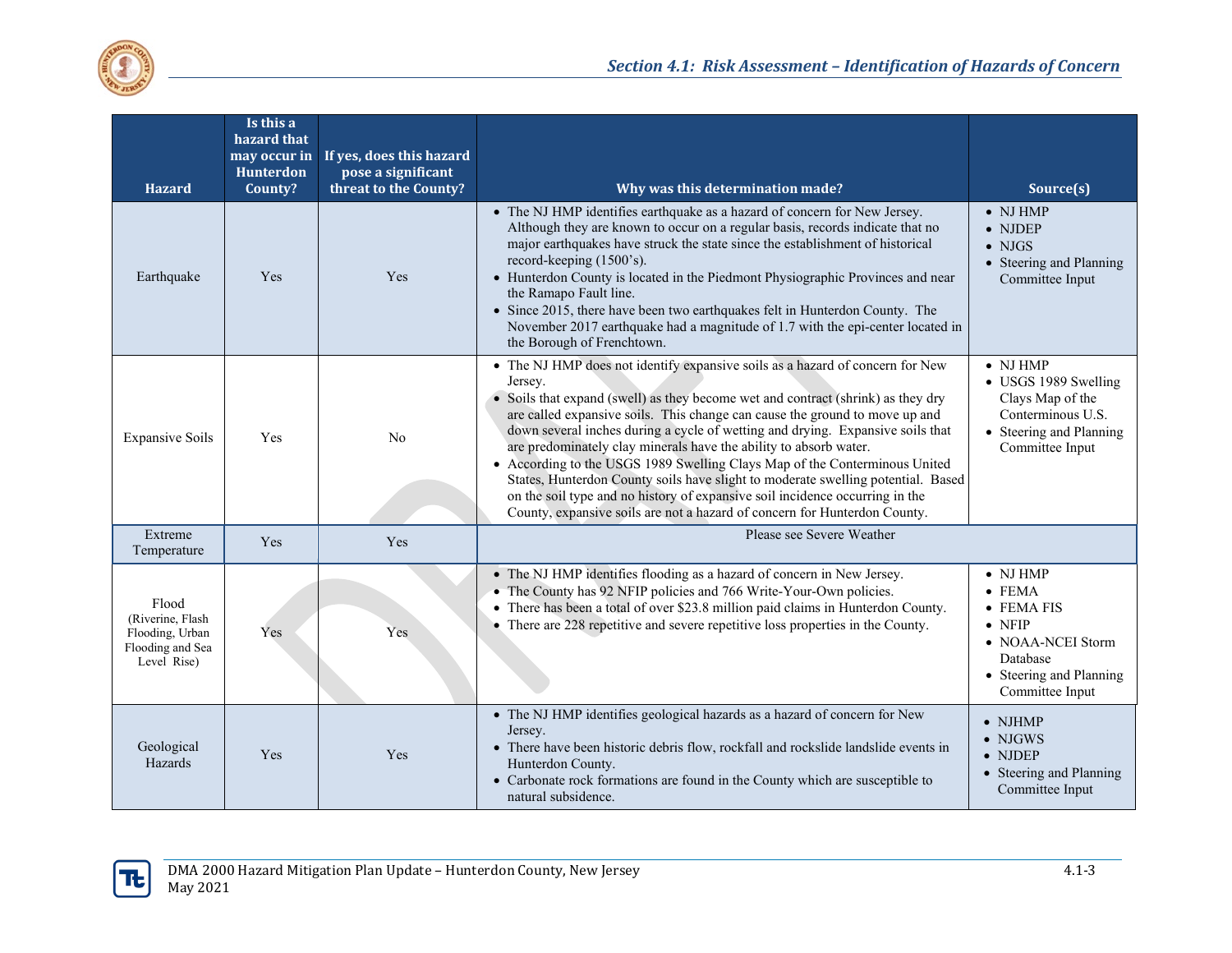

| <b>Hazard</b>                                 | Is this a<br>hazard that<br>may occur in<br>Hunterdon<br>County? | If yes, does this hazard<br>pose a significant<br>threat to the County? | Why was this determination made?                                                                                                                                                                                                                                                                                                                                                                                                                                                                                                                                                                                    | Source(s)                                                                                                                           |
|-----------------------------------------------|------------------------------------------------------------------|-------------------------------------------------------------------------|---------------------------------------------------------------------------------------------------------------------------------------------------------------------------------------------------------------------------------------------------------------------------------------------------------------------------------------------------------------------------------------------------------------------------------------------------------------------------------------------------------------------------------------------------------------------------------------------------------------------|-------------------------------------------------------------------------------------------------------------------------------------|
|                                               |                                                                  |                                                                         | • Between January 2015 and May 2019, there have been no identified geological<br>hazard events in Hunterdon County.                                                                                                                                                                                                                                                                                                                                                                                                                                                                                                 |                                                                                                                                     |
| Hailstorm                                     | Yes                                                              | Yes                                                                     | Please see Severe Weather                                                                                                                                                                                                                                                                                                                                                                                                                                                                                                                                                                                           |                                                                                                                                     |
| Hurricane<br>(and other Tropical<br>Cyclones) | Yes                                                              | Yes                                                                     | • The NJ HMP identifies hurricanes/tropical storms as hazards of concern for New<br>Jersey.<br>• Due to its proximity to the Atlantic Ocean, Hunterdon County is susceptible to<br>hurricanes and tropical storms.<br>• In 2020, 2 tropical storms tracked within 65 nautical miles of Hunterdon County.                                                                                                                                                                                                                                                                                                            | $\bullet$ NJ HMP<br>$\bullet$ FEMA<br>$\bullet$ NOAA<br>• NOAA-NCEI Storm<br>Database<br>• Steering and Planning<br>Committee Input |
| Ice Storm                                     | Yes                                                              | Yes                                                                     | Please see Severe Winter Weather                                                                                                                                                                                                                                                                                                                                                                                                                                                                                                                                                                                    |                                                                                                                                     |
| Infestation and<br><b>Invasive Species</b>    | Yes                                                              | Yes                                                                     | • Hunterdon County has a diverse landscape with development woven through<br>natural areas.<br>• Pests in Hunterdon County that compete for natural resources or transmit<br>diseases to humans, livestock and the environment include insects and invasive<br>plants.<br>• Due to large forested areas, pests that damage trees have become an increased<br>focus.<br>• Hunterdon County has experienced harmful algal blooms in the past causing<br>impacts to natural systems and the local economy.<br>• Infestation and invasive species have been added as a new hazard of concern to<br>the 2021 HMP update. | • Steering and Planning<br>Committee Input                                                                                          |
| Land Subsidence                               | Yes                                                              | N <sub>o</sub>                                                          | Please see Geological Hazards                                                                                                                                                                                                                                                                                                                                                                                                                                                                                                                                                                                       |                                                                                                                                     |
| Landslide                                     | Yes                                                              | No                                                                      | Please see Geological Hazards                                                                                                                                                                                                                                                                                                                                                                                                                                                                                                                                                                                       |                                                                                                                                     |
| Nor'Easters                                   | Yes                                                              | Yes                                                                     | • The NJ HMP identifies Nor'easters as a hazard of concern for New Jersey.<br>• Due to its proximity to the Atlantic Ocean, Hunterdon County is susceptible to<br>Nor'Easters.<br>• Between 2015 and 2020, Hunterdon County experienced several impactful<br>Nor'easter events.                                                                                                                                                                                                                                                                                                                                     | $\bullet$ NJ HMP<br>$\bullet$ FEMA<br>$\bullet$ NOAA<br>• NOAA-NCEI Storm<br>Database<br>• Steering and Planning<br>Committee Input |
| Radon                                         | Yes                                                              | N <sub>o</sub>                                                          | • Radon is a naturally-occurring radioactive gas, which has always been a part of<br>our environment. It's a natural decay product of uranium and is found in soil<br>everywhere in varying concentrations and is a serious health risk.<br>• The NJ HMP does not identify radon as a hazard of concern for New Jersey.                                                                                                                                                                                                                                                                                             | $\bullet$ NJDEP:<br>https://www.njradon.or<br>g/radonin.htm                                                                         |

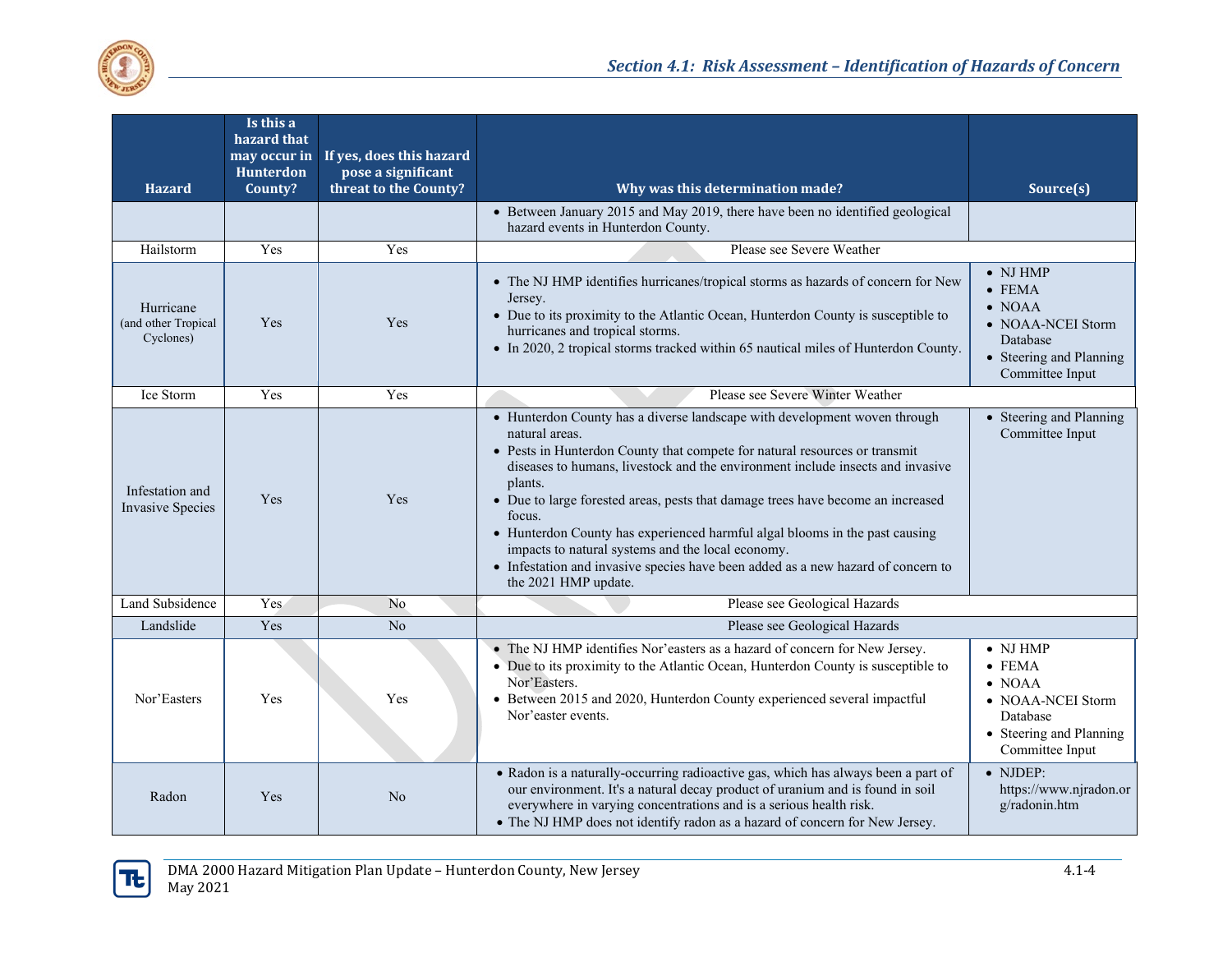

| <b>Hazard</b>                                                                                                      | Is this a<br>hazard that<br>may occur in<br>Hunterdon<br>County? | If yes, does this hazard<br>pose a significant<br>threat to the County?                                                                                                                                                                                                                                                                                                                                                                                                                                                       | Why was this determination made?                                                                                                                                                                                                                                                                                                                                                                                                                                                                                                                                                                                                                                                                                                               | Source(s)                                                                                                                                        |
|--------------------------------------------------------------------------------------------------------------------|------------------------------------------------------------------|-------------------------------------------------------------------------------------------------------------------------------------------------------------------------------------------------------------------------------------------------------------------------------------------------------------------------------------------------------------------------------------------------------------------------------------------------------------------------------------------------------------------------------|------------------------------------------------------------------------------------------------------------------------------------------------------------------------------------------------------------------------------------------------------------------------------------------------------------------------------------------------------------------------------------------------------------------------------------------------------------------------------------------------------------------------------------------------------------------------------------------------------------------------------------------------------------------------------------------------------------------------------------------------|--------------------------------------------------------------------------------------------------------------------------------------------------|
|                                                                                                                    |                                                                  |                                                                                                                                                                                                                                                                                                                                                                                                                                                                                                                               | • The revised building code requires radon control measures be installed for new<br>construction.<br>• Testing is required at time of real estate transactions.<br>• The Hunterdon County Department of Health has information regarding the<br>hazard posted on their website.<br>https://www.co.hunterdon.nj.us/health/environmental/radon.html<br>• Free radon kits are available to New Jersey residents at the Hunterdon County<br>Health Department.<br>• This hazard was not evaluated further in the 2021 HMP.                                                                                                                                                                                                                         |                                                                                                                                                  |
| Severe Weather<br>(Extreme)<br>Temperatures,<br>Windstorms,<br>Thunderstorms.<br>Hail, Lightning,<br>and Tornados) | Yes                                                              | Yes                                                                                                                                                                                                                                                                                                                                                                                                                                                                                                                           | • The NJ HMP identifies severe weather as a hazard of concern for New Jersey.<br>• Severe weather events occur annually in Hunterdon County causing a range of<br>impacts from property damage, flooding and loss of power.<br>• NOAA's NCEI storm events database indicates that Hunterdon County was<br>impacted by roughly 50 Severe Weather events between 2015 and 2020.<br>• The largest hailstone on record in Hunterdon County was 1.75 inches.<br>• The strongest tornado on record in Hunterdon County was an F-2.<br>• The NJ HMP identifies extreme temperature as a hazard of concern for New<br>Jersey as a type of severe weather.<br>• Hunterdon County has experienced excessive heat and extreme cold temperature<br>events. | $\bullet$ NJ HMP<br>$\bullet$ NOAA – NCEI<br>$\bullet$ FEMA<br>$\bullet$ NJ OEM<br>$\bullet$ ONJSC<br>• Steering and Planning<br>Committee Input |
| Severe Winter<br>Weather<br>(Heavy Snow,<br>Blizzards, Freezing<br>Rain/Sleet, Ice<br>Storms)                      | Yes                                                              | • The NJ HMP identifies severe winter weather as a hazard of concern for New<br>Jersey.<br>• Normal seasonal snowfall in Hunterdon County ranges between 40 to 50 inches.<br>• Between 2015 and 2019, Hunterdon County was included in one FEMA<br>Yes<br>declaration related to severe winter weather: January 22-24, 2016 - FEMA-DR-<br>4264 – Severe Winter Storm and Snowstorm<br>• NOAA-NCEI has indicated that Hunterdon County has experienced the impacts<br>of roughly 15 winter storm events between 2015 and 2020. |                                                                                                                                                                                                                                                                                                                                                                                                                                                                                                                                                                                                                                                                                                                                                | $\bullet$ NJ HMP<br>$\bullet$ FEMA<br>$\bullet$ NOAA – NCEI Storm<br>Database<br>$\bullet$ ONJSC<br>• Steering and Planning<br>Committee Input   |
| Tornado                                                                                                            | Yes                                                              | Yes                                                                                                                                                                                                                                                                                                                                                                                                                                                                                                                           | Please see Severe Weather                                                                                                                                                                                                                                                                                                                                                                                                                                                                                                                                                                                                                                                                                                                      |                                                                                                                                                  |
| Tsunami                                                                                                            | N <sub>o</sub>                                                   | N <sub>o</sub>                                                                                                                                                                                                                                                                                                                                                                                                                                                                                                                | • The NJ HMP does identify tsunami as a hazard of concern for New Jersey.<br>• None of Hunterdon County is bounded by coastal waters; therefore, tsunami is<br>not identified as a hazard of concern by Hunterdon County.                                                                                                                                                                                                                                                                                                                                                                                                                                                                                                                      | $\bullet$ NJ HMP<br>• Steering and Planning<br>Committee Input                                                                                   |
| Volcano                                                                                                            | No                                                               | No                                                                                                                                                                                                                                                                                                                                                                                                                                                                                                                            | • The NJ HMP does not identify volcano as a hazard of concern for New Jersey.                                                                                                                                                                                                                                                                                                                                                                                                                                                                                                                                                                                                                                                                  | $\bullet$ NJ HMP                                                                                                                                 |

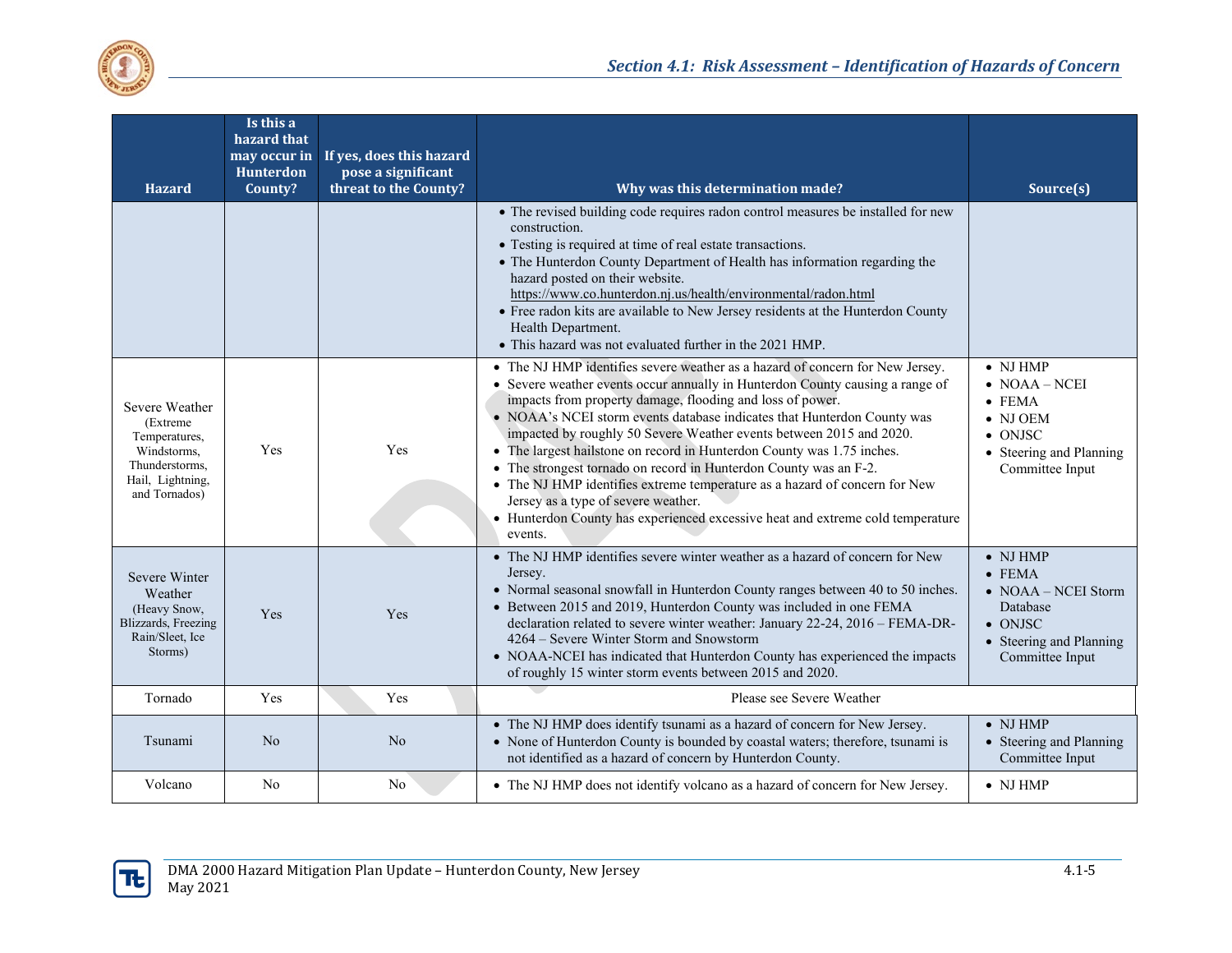

| <b>Hazard</b> | Is this a<br>hazard that<br>may occur in<br><b>Hunterdon</b><br>County? | If yes, does this hazard<br>pose a significant<br>threat to the County? | Why was this determination made?                                                                                                                                                                                                                                                                                                                                                                                                                                                                                                 | Source(s)                                                                                                                                                 |
|---------------|-------------------------------------------------------------------------|-------------------------------------------------------------------------|----------------------------------------------------------------------------------------------------------------------------------------------------------------------------------------------------------------------------------------------------------------------------------------------------------------------------------------------------------------------------------------------------------------------------------------------------------------------------------------------------------------------------------|-----------------------------------------------------------------------------------------------------------------------------------------------------------|
| Wildfire      | <b>Yes</b>                                                              | <b>Yes</b>                                                              | • The NJHMP identifies as wildfire as a hazard of concern for New Jersey.<br>• In Hunterdon County, 8,453 acres are located in the extreme and very high<br>wildfire fuel zones according to the New Jersey Forest Fires Service.<br>• In 2015, one wildfire resulted in damages to homes and injured two firefighters.<br>• Based on input from the Planning Committee, wildfire is considered a hazard of<br>concern for Hunterdon County due to the large areas of State forests and<br>development proximate to these areas. | $\bullet$ NOAA – NCEI Storm<br><b>Events Query</b><br>$\bullet$ USGS<br>$\bullet$ NJ HMP<br>$\bullet$ NJFFS<br>• Steering and Planning<br>Committee Input |
| Windstorm     | Yes                                                                     | Yes                                                                     | Please see Severe Weather                                                                                                                                                                                                                                                                                                                                                                                                                                                                                                        |                                                                                                                                                           |

| <b>DIR</b>   | Drought Impact Reporter                                           | <b>NJDOH</b> | New Jersey Department of Health                     |
|--------------|-------------------------------------------------------------------|--------------|-----------------------------------------------------|
| DR           | <b>Presidential Disaster Declaration Number</b>                   | <b>NJFFS</b> | New Jersey Forest Fire Service                      |
| EM           | Presidential Disaster Emergency Number                            | <b>NJGS</b>  | New Jersey Geological Survey (as part of the NJDEP) |
| <b>FEMA</b>  | <b>Federal Emergency Management Agency</b>                        | <b>NOAA</b>  | National Oceanic and Atmospheric Administration     |
| <b>HMP</b>   | <b>Hazard Mitigation Plan</b>                                     | <b>NRCC</b>  | Northeast Regional Climate Center                   |
| К            | Thousands (\$)                                                    | <b>NWS</b>   | <b>National Weather Service</b>                     |
| M            | Millions (\$)                                                     | <b>OEM</b>   | <b>Office of Emergency Management</b>               |
| <b>NCEI</b>  | National Oceanic and Atmospheric Administration National Climatic | <b>ONJSC</b> | Office of New Jersey State Climatologist            |
|              | Data Center                                                       | <b>SPC</b>   | <b>Storm Prediction Center</b>                      |
| NJ           | New Jersey                                                        | <b>USGS</b>  | U.S. Geologic Survey                                |
| <b>NJDEP</b> | New Jersey Department of Environmental Protection                 |              |                                                     |

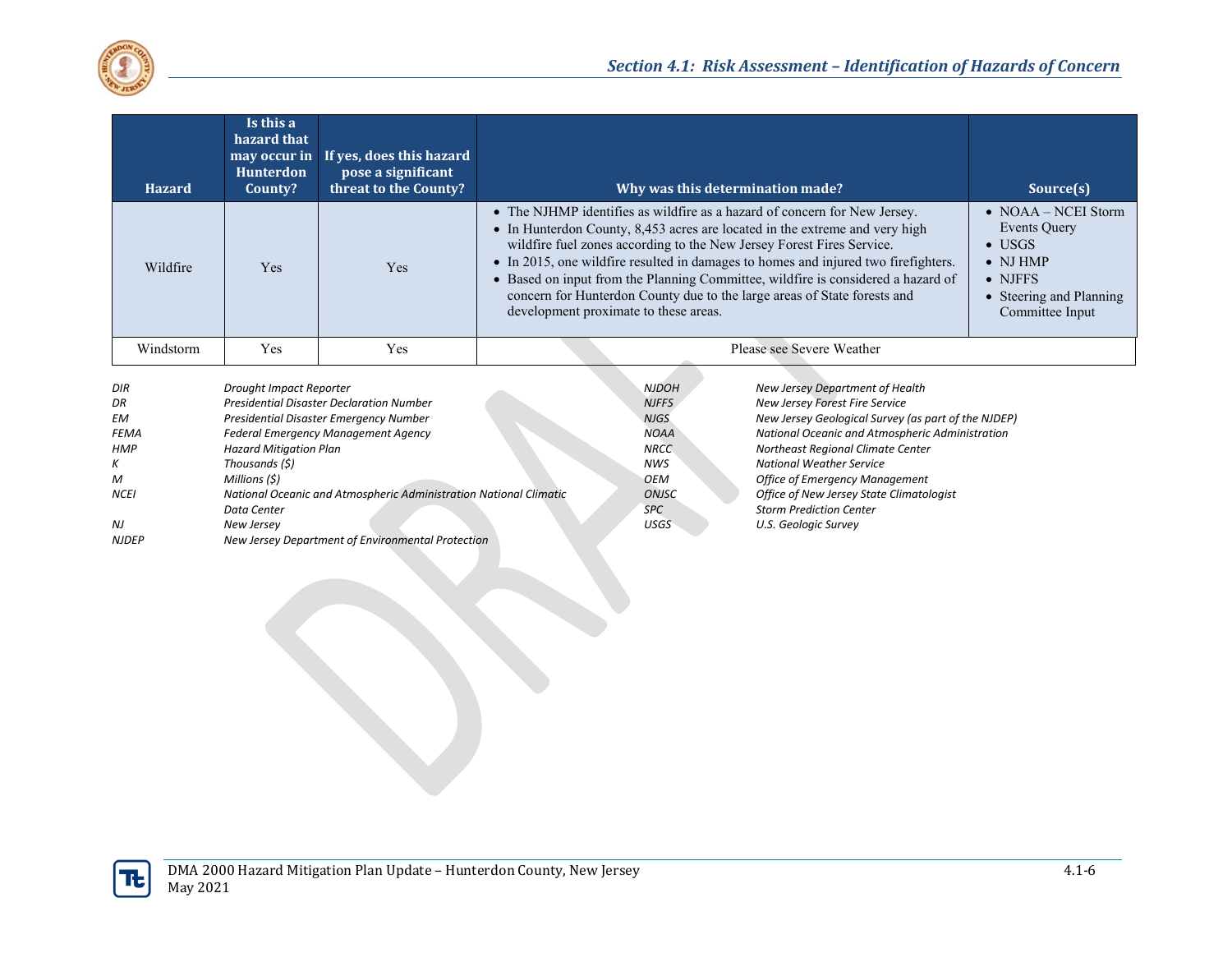

#### **Table 4.1-2. Identification of Non-Natural Hazards of Concern for Hunterdon County**

| • The NJ HMP identifies hazardous substances as a hazard of concern for New<br>$\bullet$ NJ HMP<br>$\bullet$ NJ.com<br>Jersey.<br>• Roadways that are considered major transit routes for hazardous materials, thus<br>$\bullet$ US EPA<br>most at risk for closure, include Interstate 78, State 29 and 31, US 202, and all<br>$\bullet$ PHMSA<br>500-series County roads. Hazardous substances may also be transported via rail<br>• Steering and Planning<br>or pipeline in the County.<br>Hazardous<br>Committee Input<br>Yes<br>Yes<br><b>Substances</b><br>• Between 2014 and 2018, Hunterdon County had a total of 123,714.8 pounds of<br>chemicals released on-site and a total of 8,717 pounds of chemicals released off-<br>site (USEPA $2020$ ).<br>• The Planning Committee identified hazardous substances as a hazard of concern<br>for Hunterdon County due to its extensive transportation network and<br>vulnerability to surrounding communities if there is a release. | <b>Hazard</b> | Is this a<br>hazard that<br>may occur in<br><b>Hunterdon</b><br>County? | If yes, does this hazard<br>pose a significant<br>threat to the County? | Why was this determination made? | Source(s) |
|-------------------------------------------------------------------------------------------------------------------------------------------------------------------------------------------------------------------------------------------------------------------------------------------------------------------------------------------------------------------------------------------------------------------------------------------------------------------------------------------------------------------------------------------------------------------------------------------------------------------------------------------------------------------------------------------------------------------------------------------------------------------------------------------------------------------------------------------------------------------------------------------------------------------------------------------------------------------------------------------|---------------|-------------------------------------------------------------------------|-------------------------------------------------------------------------|----------------------------------|-----------|
|                                                                                                                                                                                                                                                                                                                                                                                                                                                                                                                                                                                                                                                                                                                                                                                                                                                                                                                                                                                           |               |                                                                         |                                                                         |                                  |           |

*NJ HMP New Jersey Hazard Mitigation Plan*

*PHMSA Pipeline and Hazardous Materials Safety Administration* 

*United States Environmental Protection Agency*